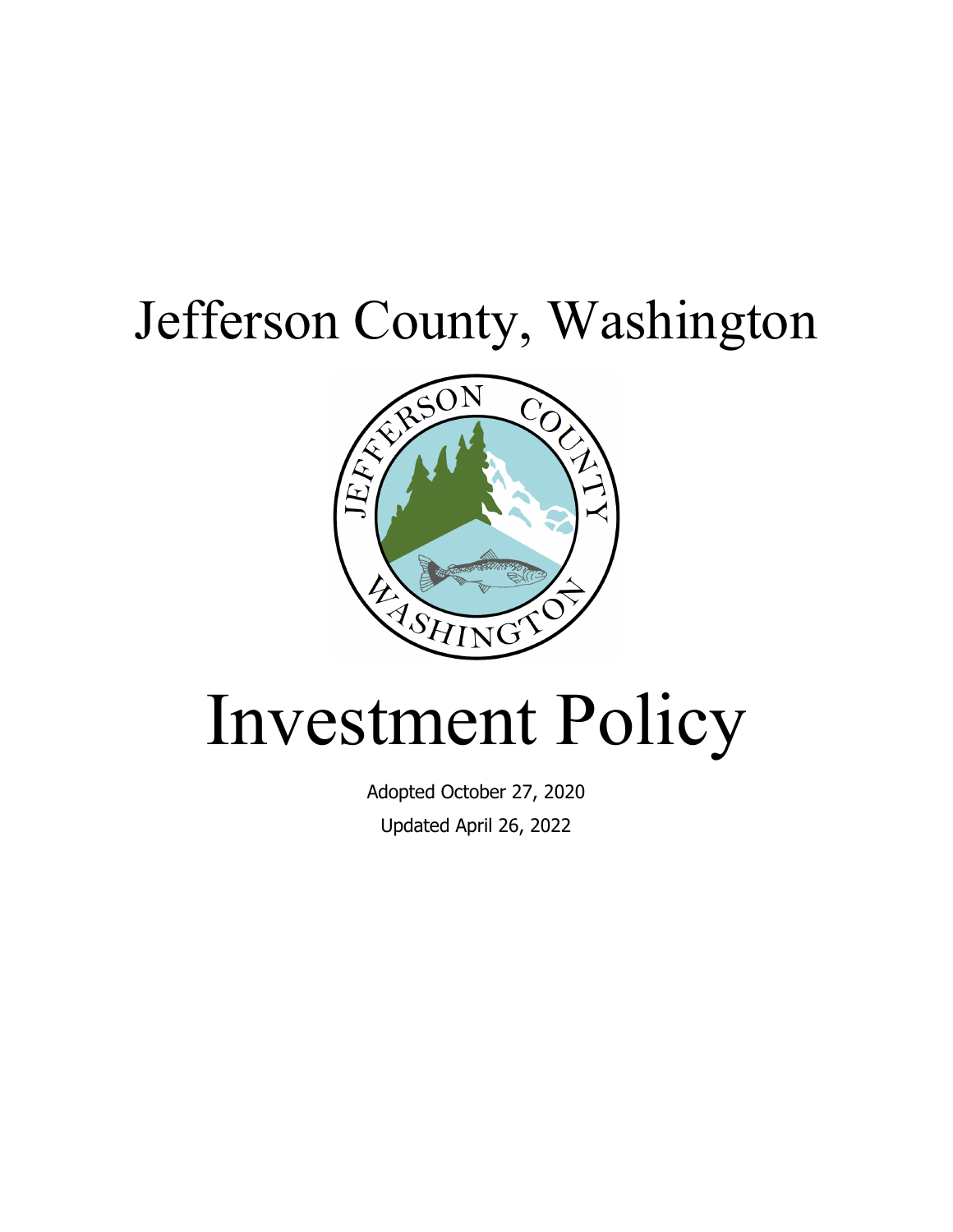# Contents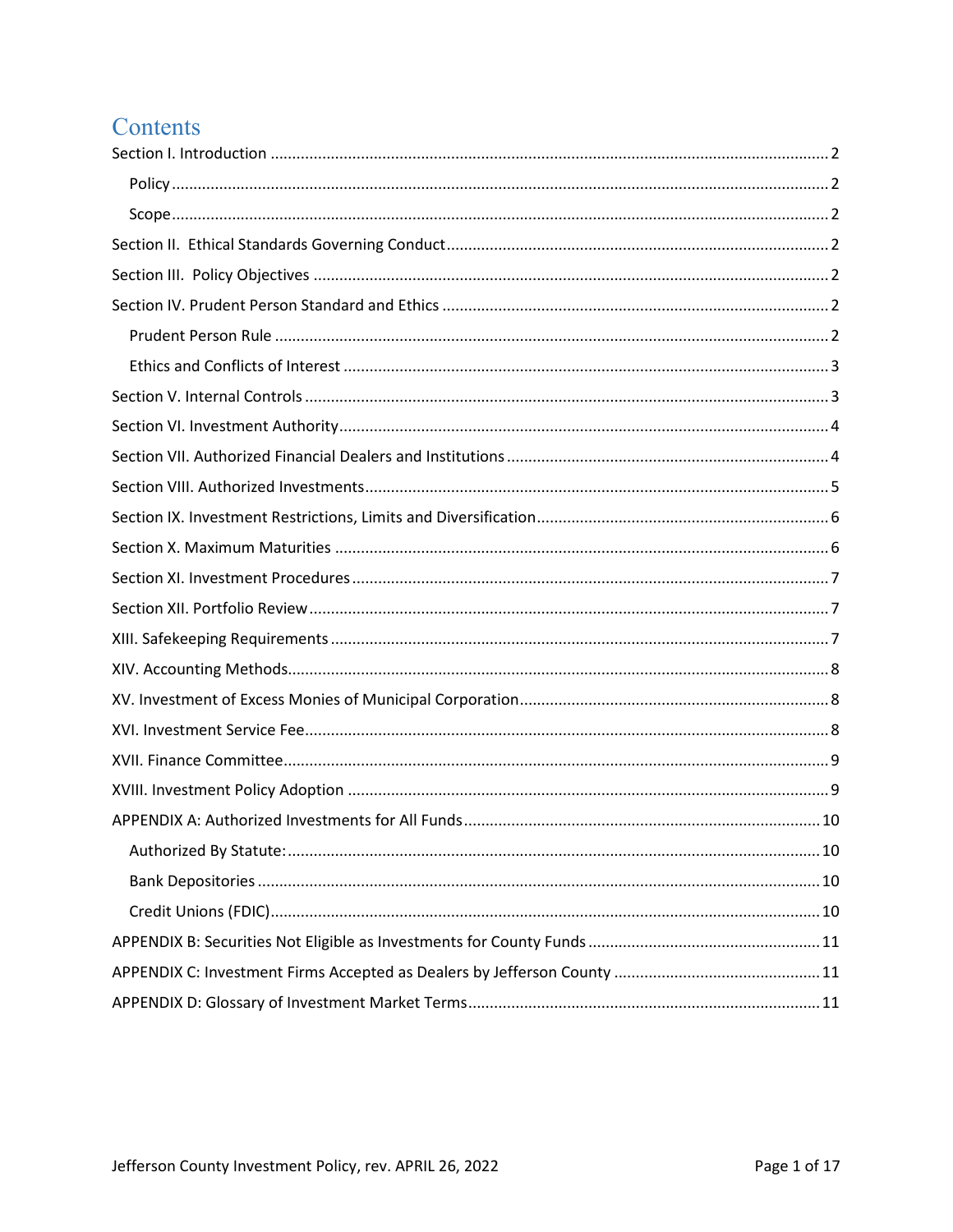# <span id="page-2-0"></span>Section I. Introduction

#### <span id="page-2-1"></span>**Policy**

It is the policy of the Jefferson County Treasurer to invest public funds in a manner which will provide the highest investment return with the maximum security while meeting daily cash flow demands and conforming to all state and county statutes governing the investment of public funds. (R.C.W. 36.29.020)

#### <span id="page-2-2"></span>Scope

This investment policy applies to all financial assets held by the Jefferson County Treasurer's office. These funds are accounted for in the County's annual financial report and include:

- General Funds
- Debt Service Funds
- Capital Project Funds
- Trust and Agency Funds
- ❖ Any new fund, unless specifically exempted

## <span id="page-2-3"></span>Section II. Ethical Standards Governing Conduct

The County Commissioners, the County Administrator, the members of the Finance Committee, and the Prosecuting Attorney shall adhere to standards of conduct as stipulated by the following:

- $\triangleright$  Jefferson County Personnel Administration Manual Chapter 4; Code of Ethics and Appendix B
- $\triangleright$  Public Disclosure Act, chapter 42.17 RCW; and
- $\triangleright$  Ethics in Public Service Act, chapter 42.52 RCW.

## <span id="page-2-4"></span>Section III. Policy Objectives

Primary objectives of the Jefferson County Treasurer's office investment procedures are three-fold:

- 1. Safety of principal is the foremost objective. Each investment transaction shall seek to ensure that capital losses are avoided, whether from securities defaults or erosion of market value.
- 2. The Treasurer's investment portfolio shall be sufficiently liquid as to enable county and districts to reasonably meet operating requirements.
- 3. The investment portfolio shall be designed to equal or exceed the average return on three or six month U.S. Treasury bills or the average rate obtained from the State's Local Government Investment Pool ("LGIP"), whichever is higher. This shall be considered minimum standard for the portfolio's rate of return. The U.S. Treasury bills rate may currently be found online at the U.S. Department of the Treasury Resource Center as "Daily Treasury Yield Curve Rates". The current web link is[: http://www.treasury.gov/resource-center/data-chart-center.](https://lnks.gd/l/eyJhbGciOiJIUzI1NiJ9.eyJlbWFpbCI6InNwcmFkYUBjby5qZWZmZXJzb24ud2EudXMiLCJidWxsZXRpbl9saW5rX2lkIjoiMTAxIiwic3Vic2NyaWJlcl9pZCI6IjEyMjI4NzcyNTkiLCJsaW5rX2lkIjoiNjAyMzY0NCIsInVyaSI6ImJwMjpkaWdlc3QiLCJ1cmwiOiJodHRwOi8vd3d3LnRyZWFzdXJ5Lmdvdi9yZXNvdXJjZS1jZW50ZXIvZGF0YS1jaGFydC1jZW50ZXIvaW50ZXJlc3QtcmF0ZXMvUGFnZXMvVGV4dFZpZXcuYXNweD9kYXRhPXJlYWx5aWVsZCIsImJ1bGxldGluX2lkIjoiMjAyMDEwMjEuMjkxNTEyODEifQ.4S8titziTFDweHIh1FM8KsBoEaie2vzGkwBuZxxENUg)

## <span id="page-2-5"></span>Section IV. Prudent Person Standard and Ethics

#### <span id="page-2-6"></span>Prudent Person Rule

A. The Prudent Person Rule shall be the standard by which Jefferson County makes its' investments. Prudent Person Rule "Investment shall be made with the exercise of that

<sup>4.</sup>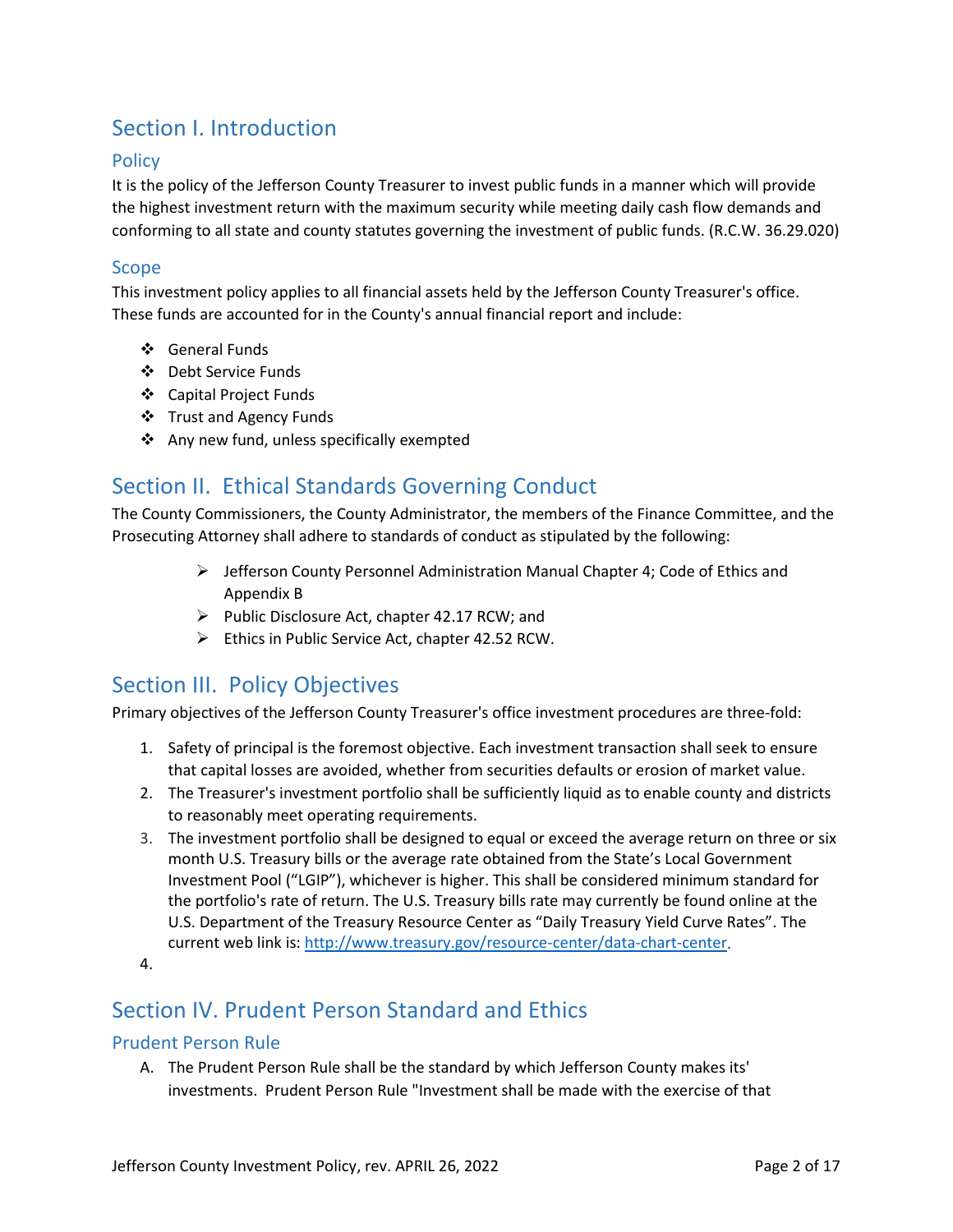judgment and care, under circumstances then prevailing, which men of prudence, discretion and intelligence exercise in the management of their own affairs, not for speculation, but for investment, considering the probable safety of their capital as well as the probable income to be derived."

- B. All participants in the investment process shall seek to act responsibly as custodians of the public trust. Investment officials shall avoid any transactions that might impair public confidence in Jefferson County Government.
- C. The Treasurer will avoid incurring unreasonable and avoidable risks, either with regards to individual financial institutions or types of investments (such as financial forwards and futures or any leveraged investment purchases).

#### <span id="page-3-0"></span>Ethics and Conflicts of Interest

- D. Persons authorized to invest shall not accept gifts from the institution with which the County places investments. Occasional meals are acceptable and must be reported to the Treasurer (see Treasurer's Policy Manual.)
- E. Investment officials shall be bonded to protect the public against possible embezzlement and malfeasance. For the purposes of this policy, the Jefferson County Treasurer is the Investment official, and Deputy Treasurers work under the guidance and direction of the County Treasurer. Internal controls shall be in place to ensure the County Treasurer has knowledge and oversight of investment decisions. If a Deputy Treasurer is delegated the role of investment official, that person shall be bonded.
- F. Officers and employees involved in the investment process shall refrain from personal business activity that may conflict with the proper execution of the investment program, or may impair their ability to make impartial investment decisions. Employees and investment officials shall disclose to the Jefferson County Finance Committee any material financial interests in financial institutions that conduct business within this jurisdiction, and they shall further disclose any personal financial/investment positions that could be related to the performance of Jefferson County's portfolio. Employees and officers shall subordinate their personal investment transactions to those of Jefferson County, particularly with regard to the timing of purchases and sales.

#### <span id="page-3-1"></span>Section V. Internal Controls

Day-to-day procedures concerning investment management and accounting are outside the scope of this policy. The County is subject to annual independent review of its internal controls by the Office of State Auditor. This review will provide internal control by assuring that policies and procedures are being complied with. Such review also may result in recommendations to change operating procedures to improve internal control. The controls shall be designed to prevent loss of public funds due to fraud, error, misrepresentation by third parties,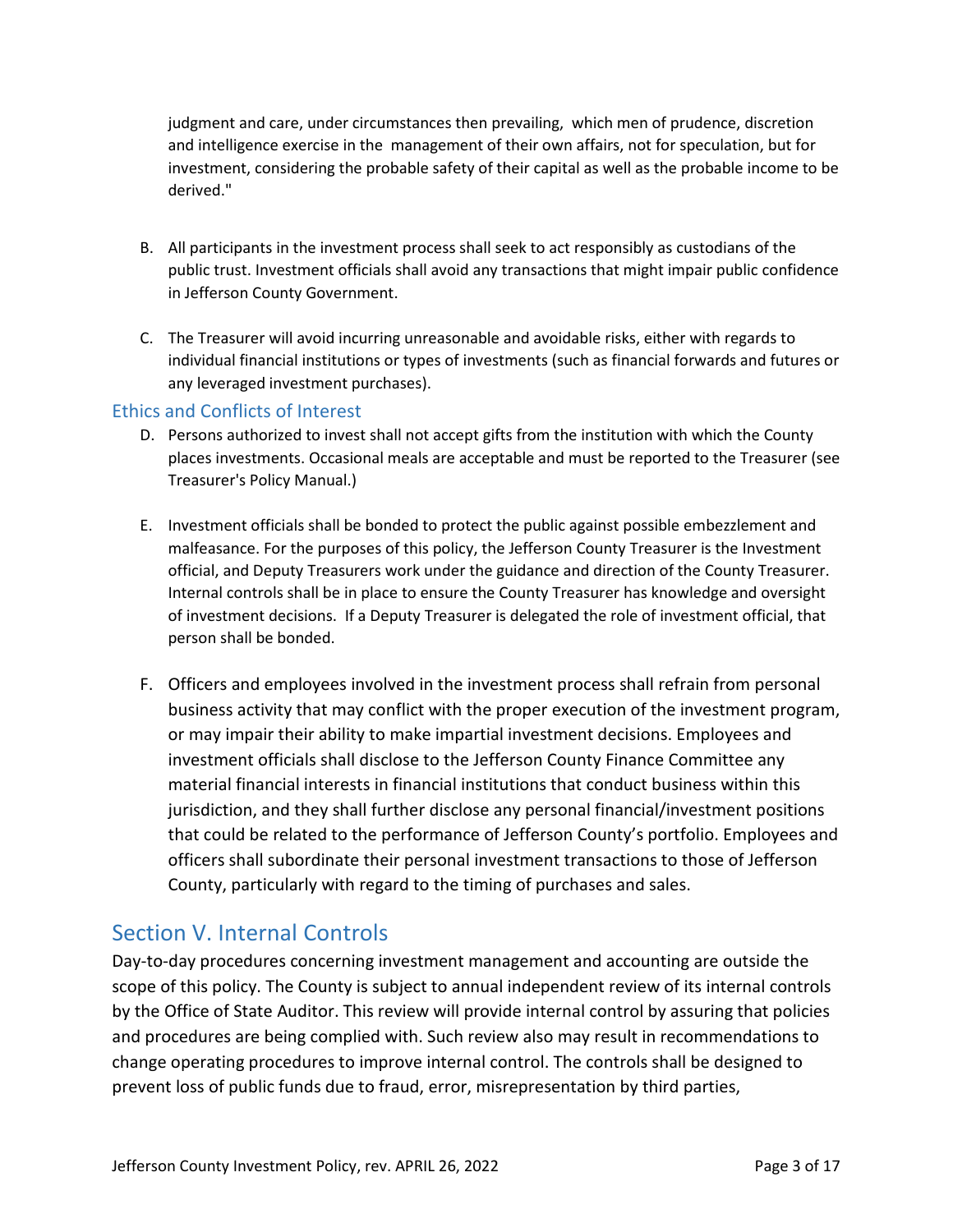unanticipated market changes, or imprudent actions by employees or officers of the County .The specific internal controls maintained by the County are contained in normal operating procedures of the Treasurer.

#### <span id="page-4-0"></span>Section VI. Investment Authority

According to R.C.W. 36.29.20, the Treasurer is the authorized Investment Officer for the county and its' taxing districts. That authority may be delegated to a Deputy designated as the Investment Officer. Investments shall be placed in authorized investments when directed by the governing body in whose name the funds are held. Length of time is determined by resolution of the governing body; specific investment is determined by the Treasurer and/or Investment Officer (Appendix A). (R.C.W. 39.29.020). Currently the Jefferson County Treasurer is the Investment Officer, and Deputy Treasurers work under the guidance and direction of the County Treasurer. Internal controls shall be in place to ensure the County Treasurer has knowledge and oversight of investment decisions. If a Deputy Treasurer is delegated the investment authority of Investment Officer, that person shall be bonded consistent with Section IV of this policy.

## <span id="page-4-1"></span>Section VII. Authorized Financial Dealers and Institutions

- A. The County Treasurer will update a list of financial institutions through which investments may be made, at least annually. Banking institutions must be authorized as public depositories by the Public Deposit Protection Commission. (R.C.W. 39.58.080) (Appendix B). Broker/Dealers must be registered with the US Securities and Exchange Commission and a member of Financial Industry Regulatory Authority (FINRA).
- B. Quarterly reports of the PDPC will be used to assist in determining with which institutions investments are to be placed.
- C. Banking investments may not be placed outside the State of Washington. In addition, a list will be maintained of approved security broker/dealers selected by credit worthiness, who maintain an office in the State of Washington (Appendix). Out of state banking is permissible through the State Finance Committee's enactment of the Certificate of Deposit and Registry Service (CDARS) program operating within the state.
- D. To obtain name placement on the list, broker/dealers who wish to handle investments for the County must apply for certification by the County Treasurer. The certification process will require detailed financial experience and existing client profiles be submitted to the County Treasurer in writing. Approval or non-approval will be determined upon review of the application.
- E. Current financial statements are required of all institutions with whom the County invests.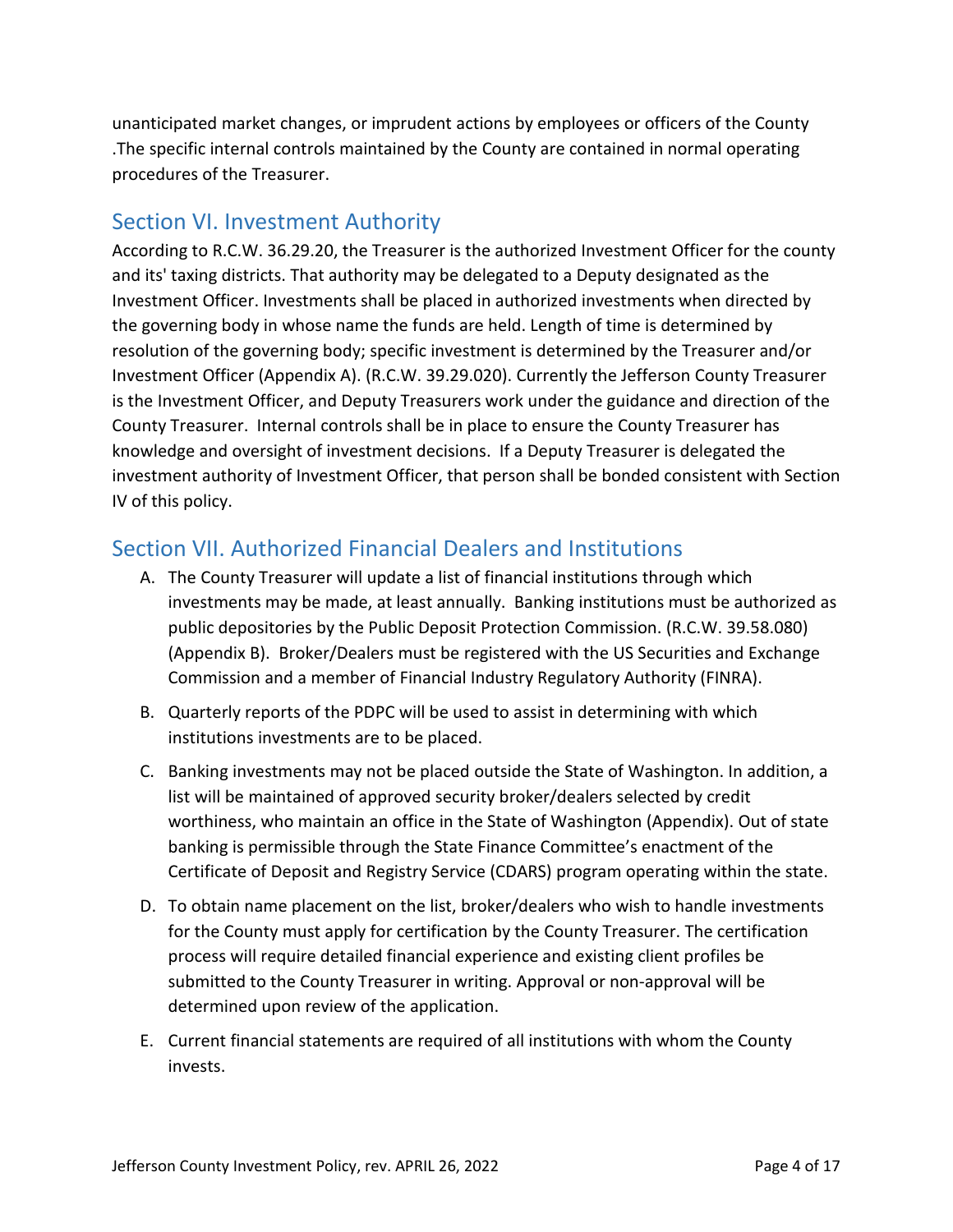F. Prior to undertaking any transaction other than the purchase of eligible Certificates of Deposit, each financial dealer and institution is required to read this investment policy, certify its understanding of the policy parameters, and pledge to honor the policy in all transactions with the County Treasurer.

#### <span id="page-5-0"></span>Section VIII. Authorized Investments

The following investment instruments are authorized as follows:

- A. U.S. Government and U.S. Agency Securities:
	- 1. U.S. Treasury Bills
	- 2. U.S. Treasury Bonds
	- 3. U.S. Treasury Notes
	- 4. Federal Home Loan Banks (FHLB)
	- 5. Federal Farm Credit Bonds (FFCB)
	- 6. Federal National Mortgage Assoc. (FNMA "Fannie Mae")
	- 7. Federal Home Loan Mortgage Co. (FHLMC "Freddie Mac")
	- 8. Student Loan Marketing Assoc. (SLMA "Sally Mae")
- B. Bankers Acceptances
	- 1. Bankers Acceptances will be purchased from State authorized Financial institutions and authorized broker/dealers. They will be delivery versus payment (DVP).
	- 2. BA's will be limited to 6-month maturities.
	- 3. May be either foreign or domestic
- C. Bank and/or Credit Union Investment (made per statutory regulations)
	- 1. Certificates of Deposit
	- 2. Insured Money Market Funds
	- 3. Checking and Saving Accounts held at approved banks in Washington State per the Public Deposit Protection Commission (PDPC)
- D. Repurchase Agreements
	- 1. Overnight or short-term monies are invested with the LGIP
	- 2. The County does not use Repurchase Agreements, because the LGIP provides similar benefits at low risk and low cost to the County.
- E. Registered Warrants
	- 1. According to R.C.W. 39.59.020(3), the Treasurer is authorized to invest in (purchase) registered warrants of junior taxing districts in the County, within the liquidity needs of the County.
	- 2. Interest rate on warrants will be fixed by the Treasurer on the first business day of each month, based on the LGIP rate plus a reasonable percentage to cover administrative costs.
	- 3. Requirements of R.C.W. 36.29.060 are applicable to the call of these warrants.
- F. State Local Government Investment Pool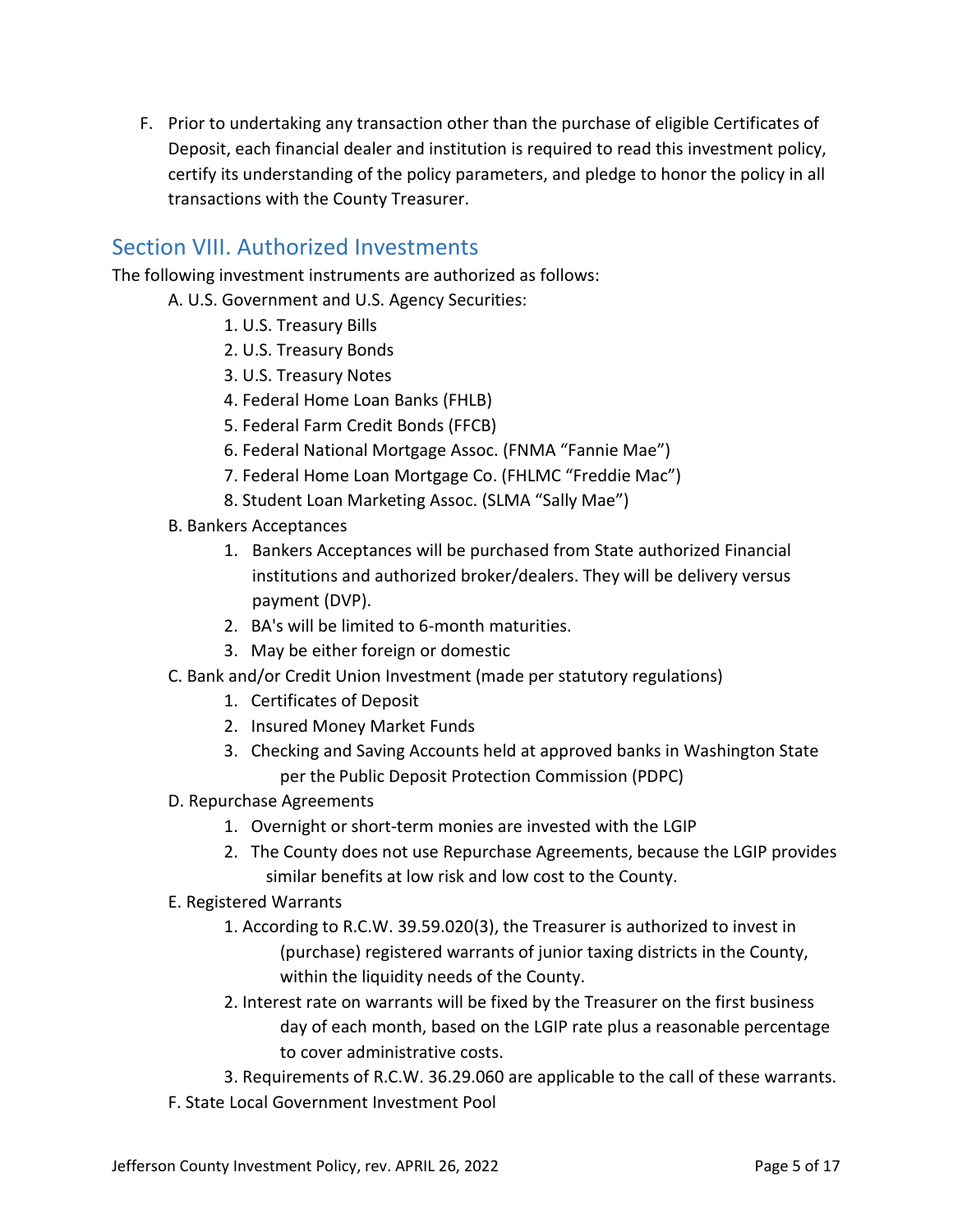1. Authorization is granted to the Treasurer by the Jefferson County Board of Commissioners, Resolution 102-86, to deposit and withdraw monies in the LGIP in the Washington State Treasury.

# <span id="page-6-0"></span>Section IX. Investment Restrictions, Limits and Diversification

- A. Financial institutions must be insured by the Federal Deposit Insurance Corporation with investment limits as specified in the State Finance Committees Public Depository protection Commission documentation.
- B. Investments in Bankers Acceptances must be in
	- 1. Top twenty banks in the world or
	- 2. Top twenty-five banks in the U.S. or
	- 3. Selected approved banks in Washington State per the Public Deposit Protection Commission (PDPC)<https://www.tre.wa.gov/pdpc/>
- C. Collateral must be marked to market daily.
- D. PORTFOLIO INSTITUTION LIMIT: Districts with a portfolio over \$2,000,000 shall have no more than sixty-five percent (65%) of any one fund of that district exposed to any one institution's credit worthiness. The LGIP is not considered an institution for the purposes of this limitation, and investments in the LGIP are allowed up to 100%.
- E. PORTFOLIO INVESTMENT TYPE LIMIT: Jefferson County will diversify its investment portfolio so that no more than seventy percent (70%) will be invested in a single security type, except those investments in the State Pool will be allowed up to 100%. This limitation applies to Jefferson County funds and Districts. Bank accounts and CDs are not securities and do not fall under this limitation.
- F. In the event any state or federal legislation or regulation should further restrict instruments or institutions authorized by this policy, such restrictions shall be deemed to be immediately incorporated in this policy. If new legislation or regulation should liberalize the permitted instruments or institutions, such changes shall be available and included in this policy only after review by the Finance Committee.

## <span id="page-6-1"></span>Section X. Maximum Maturities

The Treasurer will not directly invest in securities maturing more than five years from date of purchase. The Treasurer may collateralize using longer dated securities.

Bond sinking funds or reserve monies may be invested as set forth in the Bond Resolution or any agreement for bond insurance (which may specify the type and term of investments allowed).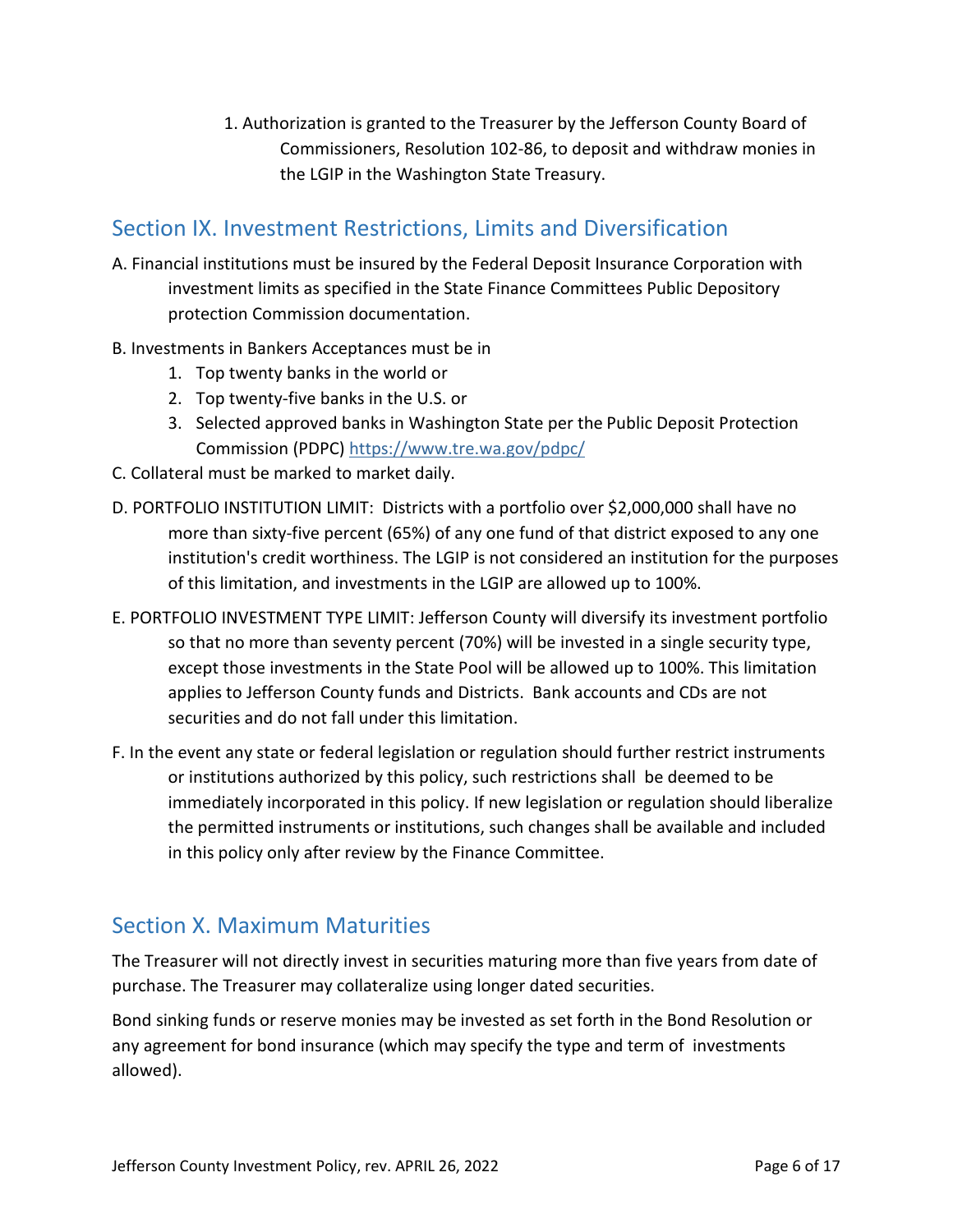# <span id="page-7-0"></span>Section XI. Investment Procedures

- A. Selection of investments will be based on the following: yield, quality, liquidity, need for diversification, duration and institution limit.
- B. Bids by brokers or financial institutions may not be disclosed to the other bidders until after investment closes. Bids may be disclosed, but the other bidder may not.
- C. All things being equal, investment will be rotated between bidders.

#### <span id="page-7-1"></span>Section XII. Portfolio Review

The Investment Officer will routinely monitor the contents of the portfolio, the available markets and the relative values of competing instruments, and will adjust the portfolio accordingly.

#### <span id="page-7-2"></span>XIII. Safekeeping Requirements

- A. A signed safekeeping agreement shall be entered into with a Trust Department of a Federally regulated financial institution. U.S. Treasury Securities, Agencies and Bankers Acceptances are delivery versus payment (DVP). Jefferson County will utilize the safekeeping services of the Washington State authorized service contract.
- B. Bankers Acceptances and wireable securities purchased from Federally Regulated banks may be held in the Trust Department of that bank in the name of Jefferson County.
- C. Statewide Custody Contract: [RCW 43.08.280](http://apps.leg.wa.gov/RCW/default.aspx?cite=43.08.280) authorizes the Office of the State Treasurer (OST) to negotiate a statewide securities custody contract on behalf of local governments and institutions of higher education. The most important benefit of this program is the opportunity for local governments, at their option, to obtain the best rate and terms from a single financial institution for custody services.

This contract will save significant time and money for local entities, who will no longer have to do their own custody search. Financial institutions, by the same token, will need to participate in only one search process, rather than separate RFPs for each local entity. The "pooling" feature of the program will allow smaller jurisdictions to earn the same advantageous rates and terms now available to larger local governments. OST's role has been to select the provider and negotiate a model contract. However, OST will not be a party to the contracts – individual contracts for custody services will be between the Statewide Custody Provider and the local participants. The State Treasurer appointed the Wells Fargo Bank, N.A. as the Statewide Custody Provider effective April 1, 2016 through March 31, 2020 with an optional four-year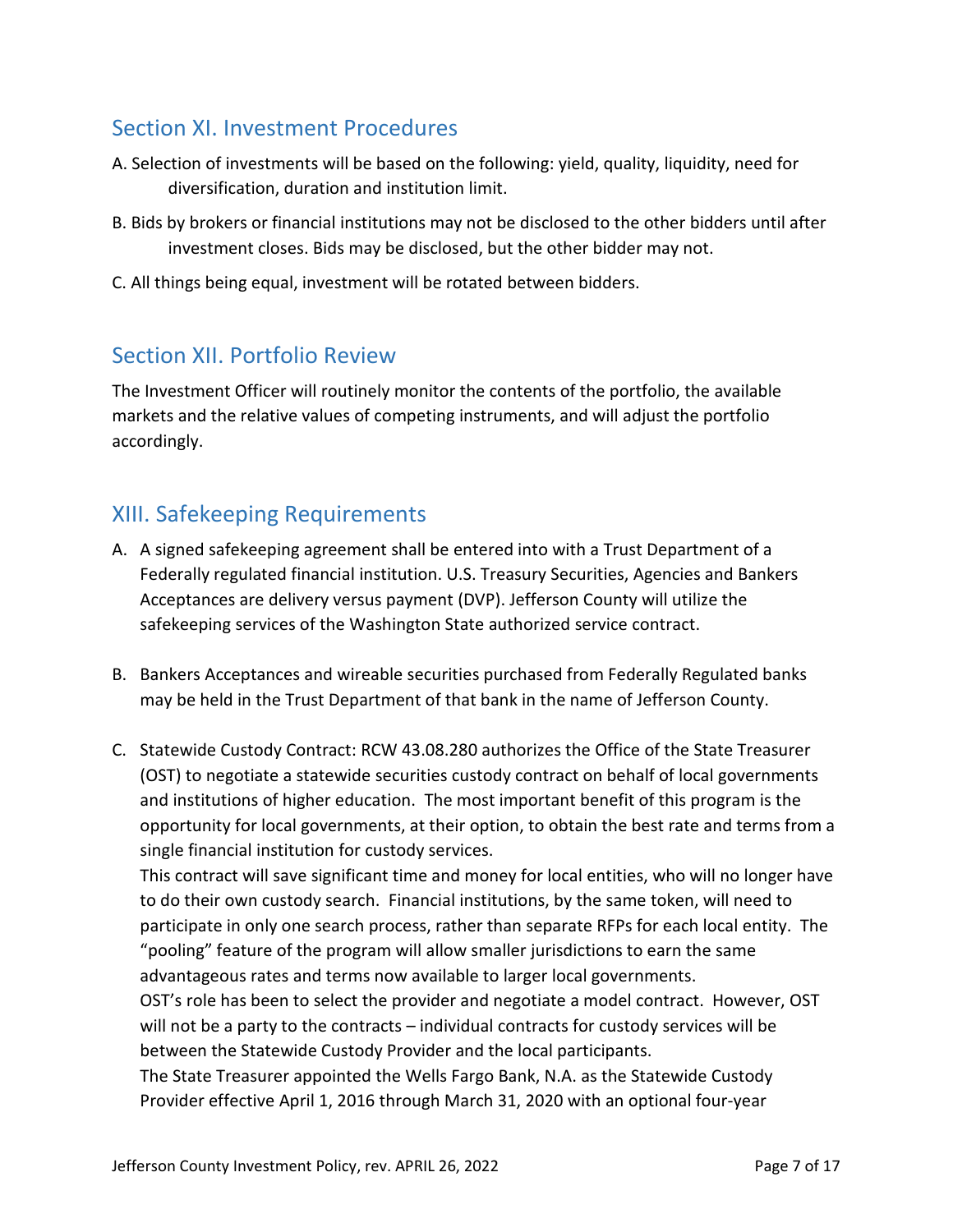extension. Effective January 24, 2020, Principal Financial Group acquired Wells Fargo Bank, N.A. Institutional Retirement & Trust, and the Jefferson County Treasurer acknowledged and appointed Principal Financial Group as Jefferson County's Statewide Custody Provider.

#### <span id="page-8-0"></span>XIV. Accounting Methods

- A. Investments will be carried at cost. Gains or losses from investments will be credited or charged to investment income at the time of sale.
- B. Five hundred (\$500) will be the minimum required to open a new investment Fund account. Subsequently, smaller amounts may be added to the fund.
- C. Any investments may be placed at the LGIP
- D. Fixed rate investments will be credited with interest at the time of maturity, except for coupon items.

#### <span id="page-8-1"></span>XV. Investment of Excess Monies of Municipal Corporation

- A. In accordance with R.C.W. 36.29.020, the Treasurer will invest any and all Funds which meet the following conditions:
	- 1. The funds belong to a municipal corporation, and
	- 2. Are in the custody of the County Treasurer, and
	- 3. Are not required for immediate expenditure, and
	- 4. The governing body of the municipal corporation has not provided direction as to the investment of said funds.
- B. The interest or other earnings thereon shall be deposited in the current Expense fund of Jefferson County and may be used for general county purposes.

#### <span id="page-8-2"></span>XVI. Investment Service Fee

In accordance with R.C.W. 36.29.020, the Treasurer will charge a fee of Five percent (5%) on the interest or other earnings from investments made as directed by a written resolution from the board of a municipal corporation. This fee will be levied at the time the interest or other earnings is credited to the account. It shall not exceed \$50.00 for any specific investment. For a multi-year investment, not more than \$50.00 per year shall be authorized.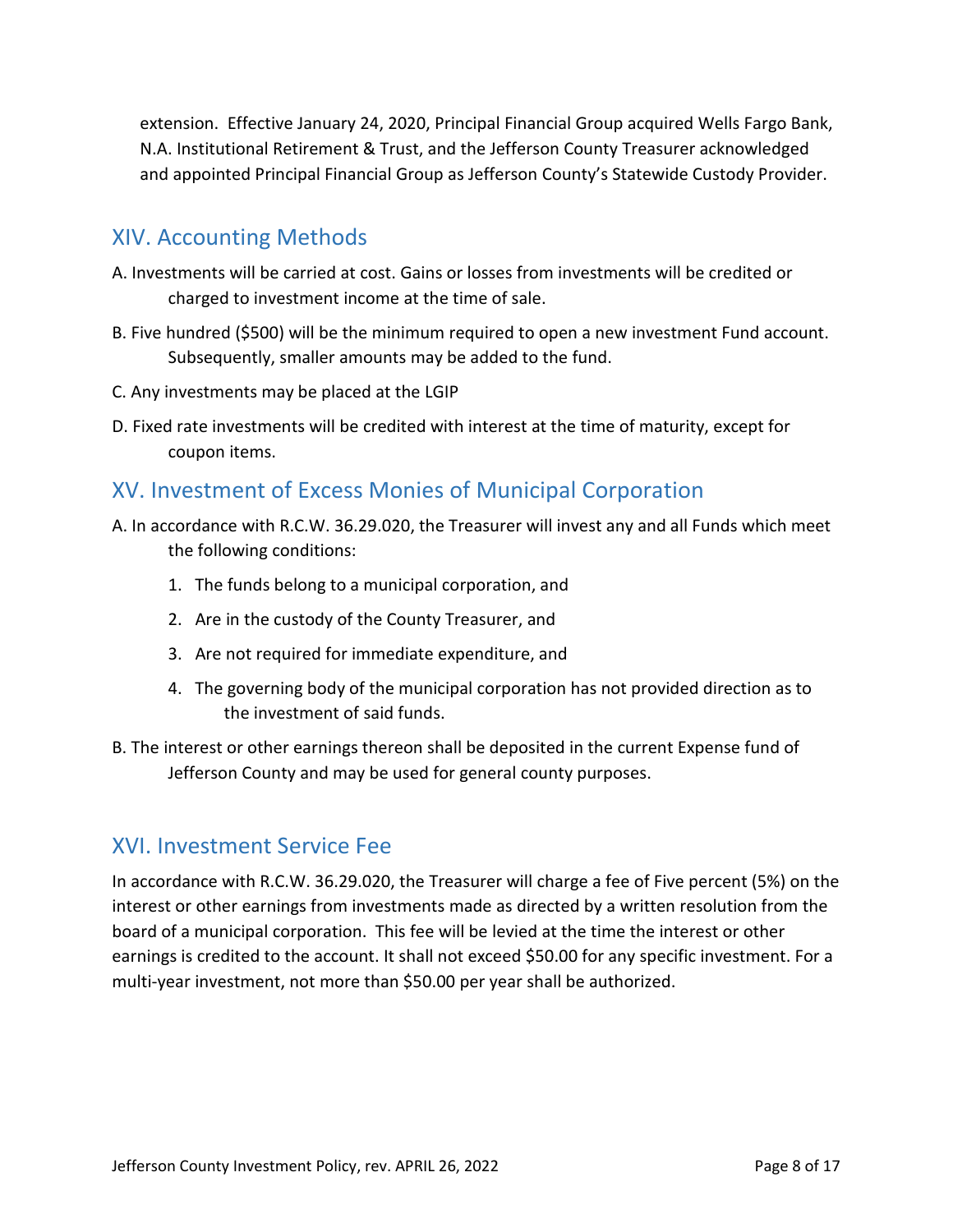#### XVII. **Finance Committee**

A Finance Committee consisting of the Treasurer as Chairman, the Auditor as Secretary, and the Chairman of the Board of County Commissioners, shall meet quarterly to review the investment performance and the investment plan. (R.C.W.36.48.070)

The County Administrator and the County Central Services Director may attend Finance Committee meetings and provide advice to the Finance Committee.

#### XVIII. **Investment Policy Adoption**

The Jefferson County Investment Policy will be formally adopted by the Finance Committee and reviewed for appropriate modifications on a yearly basis. Any amendments to this policy must be approved by the Finance Committee. The Investment Policy of Jefferson County as set forth in this document has been reviewed and is hereby accepted.

Approved and adopted this 26th Day of April, by the Jefferson County Finance Committee.

Stacie Prada, Chair of Finance Committee and County Treasurer

Rose Ann Carroll, Secretary Finance Committee and County Auditor

Heidi Efsenhour, Member of Finance Committee and Chair of County Board of Commissioners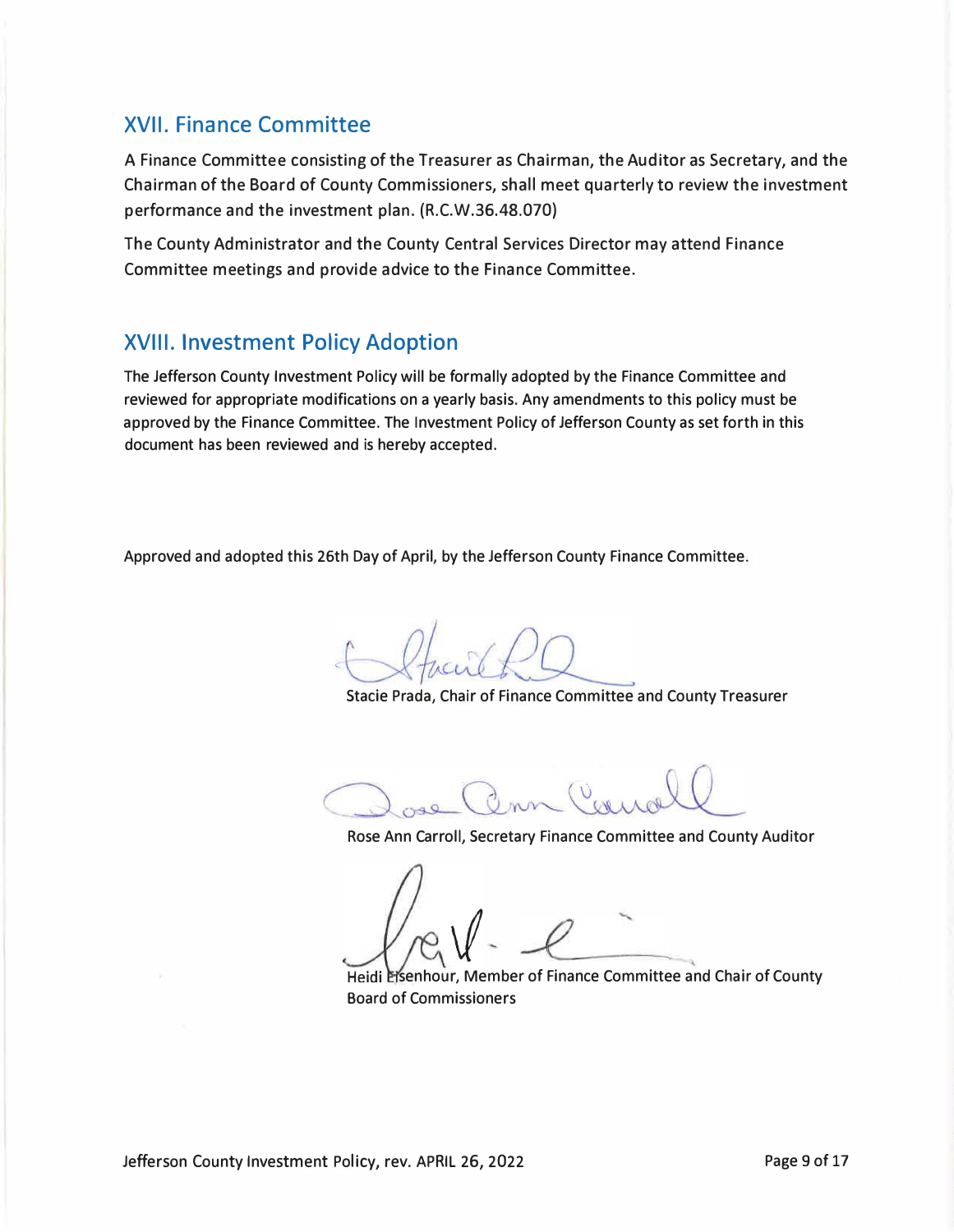# <span id="page-10-0"></span>APPENDIX A: Authorized Investments for All Funds

<span id="page-10-1"></span>Authorized By Statute: Jefferson County's authorized investments are guided by RCW [36.29.020](http://app.leg.wa.gov/RCW/default.aspx?cite=36.29.020) and per RCW [39.59.040](http://app.leg.wa.gov/RCW/default.aspx?cite=39.59.040) whereby any local government in the state of Washington may invest in the following:

- 1) Bonds of the state of Washington and any local government in the state of Washington;
- 2) General obligation bonds of a state and general obligation bonds of a local government of a state, which bonds have at the time of investment one of the three highest credit ratings of a nationally recognized rating agency;
- 3) Subject to compliance with RCW [39.56.030,](http://app.leg.wa.gov/RCW/default.aspx?cite=39.56.030) registered warrants of a local government in the same county as the government making the investment;
- 4) Certificates, notes, or bonds of the United States, or other obligations of the United States or its agencies, or of any corporation wholly owned by the government of the United States; or United States dollar denominated bonds, notes, or other obligations that are issued or guaranteed by supranational institutions, provided that, at the time of investment, the institution has the United States government as its largest shareholder;
- 5) Federal home loan bank notes and bonds, federal land bank bonds and federal national mortgage association notes, debentures and guaranteed certificates of participation, or the obligations of any other government sponsored corporation whose obligations are or may become eligible as collateral for advances to member banks as determined by the board of governors of the federal reserve system;
- 6) Bankers' acceptances purchased on the secondary market;
- 7) Commercial paper purchased in the secondary market, provided that any local government of the state of Washington that invests in such commercial paper must adhere to the investment policies and procedures adopted by the state investment board; and
- 8) Corporate notes purchased on the secondary market, provided that any local government of the state of Washington that invests in such notes must adhere to the investment policies and procedures adopted by the state investment board.

#### <span id="page-10-2"></span>Bank Depositories

FOLLOW LINK TO State Treasurer listing <http://tre.wa.gov/pdpc-banks/> The Treasurer's Banking Contract is with 1<sup>st</sup> Security Bank of Washington effective May 2016. Additional funds are held in Pacific Premier Bank, formerly Opus Bank effective January 2018.

Certificates of Deposit held in banks with a physical presence in Jefferson County including Kitsap Bank, Sound Community Bank and First Federal. CDs may be purchased without modification to this Investment Policy if they comply with the criteria for the investment in this policy.

#### <span id="page-10-3"></span>Credit Unions (FDIC)

FOLLOW LINK TO State Treasurer listing <http://tre.wa.gov/pdpc-credit-unions/>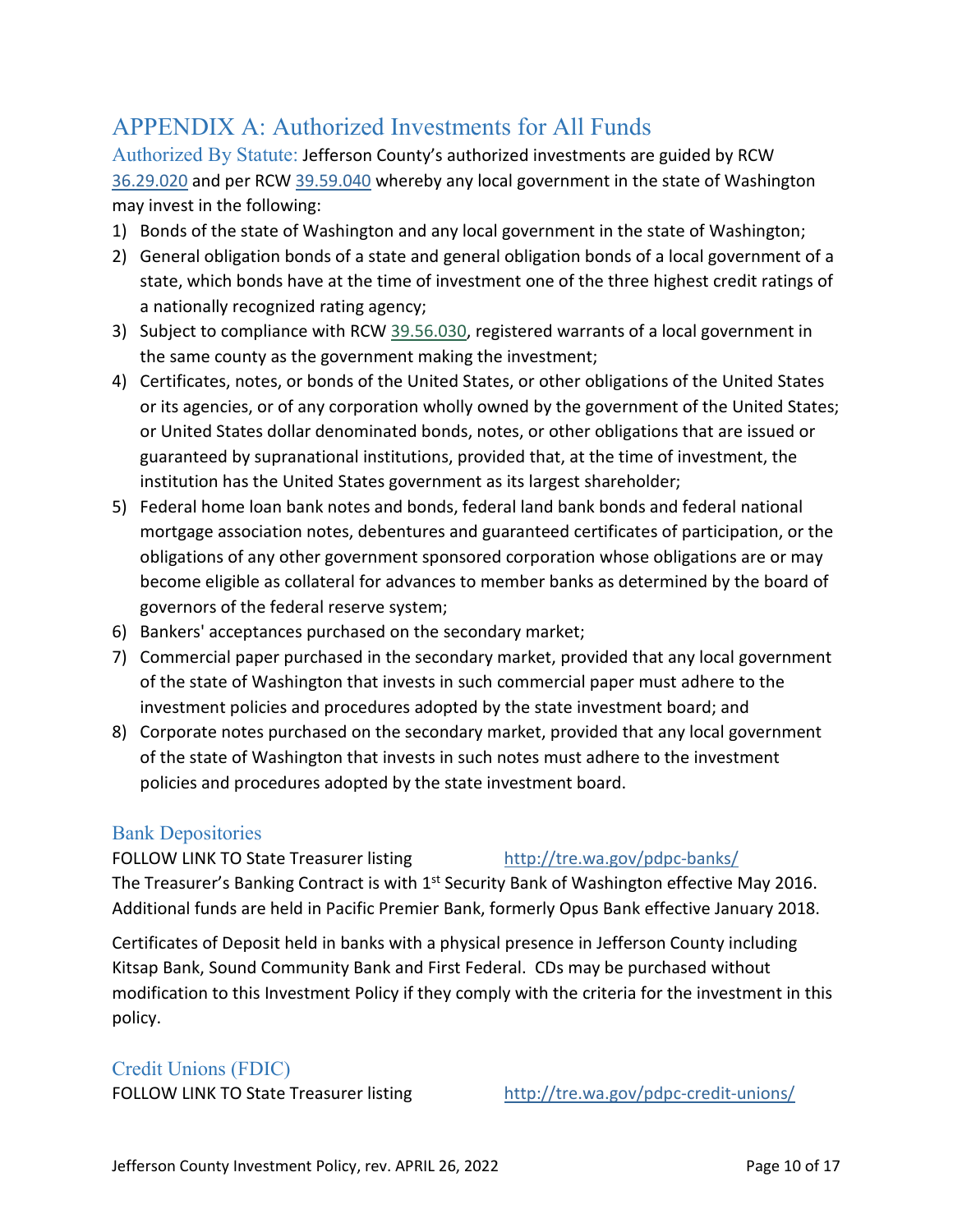#### <span id="page-11-0"></span>APPENDIX B: Securities Not Eligible as Investments for County Funds

- **Commercial Paper**
- **E** Collaterized Mortgage Obligations (includes REMICS)
- **Mortgage-backed securities**
- Corporate Stocks
- Corporate Bonds
- **Foreign Government Obligations**
- **•** Options and Futures Contracts
- Real Estate
- **EXECUTE:** Limited Partnerships

#### <span id="page-11-1"></span>APPENDIX C: Investment Firms Accepted as Dealers by Jefferson County

| <b>Investment Firm</b>                                                                         | <b>Acceptance Date of Firm</b> |  |
|------------------------------------------------------------------------------------------------|--------------------------------|--|
| Stifel, Nicolaus & Company Incorporated**                                                      | <b>April 2022</b>              |  |
| <i>**Purchased Vining Sparks IBG in April 2022,</i>                                            |                                |  |
| Approved Broker for Jefferson County since January 22, 1996                                    |                                |  |
| Piper Jaffray                                                                                  | January 1999                   |  |
| Time Value Investments                                                                         | January 2011                   |  |
| Wells Fargo N.D.                                                                               | January 2011                   |  |
| Multi-Bank Securities, Inc.                                                                    | October 27, 2015               |  |
| Principal Financial Group*<br>January 2020<br>*Safekeeping contract purchased from Wells Fargo |                                |  |

#### <span id="page-11-2"></span>APPENDIX D: Glossary of Investment Market Terms

ACCRUED INTEREST: Interest due on a security from the issue date, or from the most recent interest payment date to the present. The buyer of the Security pays principal plus accrued interest.

ARBITRAGE: Applied to municipal bond market, is the act of paying one interest rate to bond holders and investing the principal at a higher rate of return.

ARBITRAGE REBATE: Return to the Internal Revenue Service the arbitrage earned as described above, using a system of calculations based on future valuing of funds involved.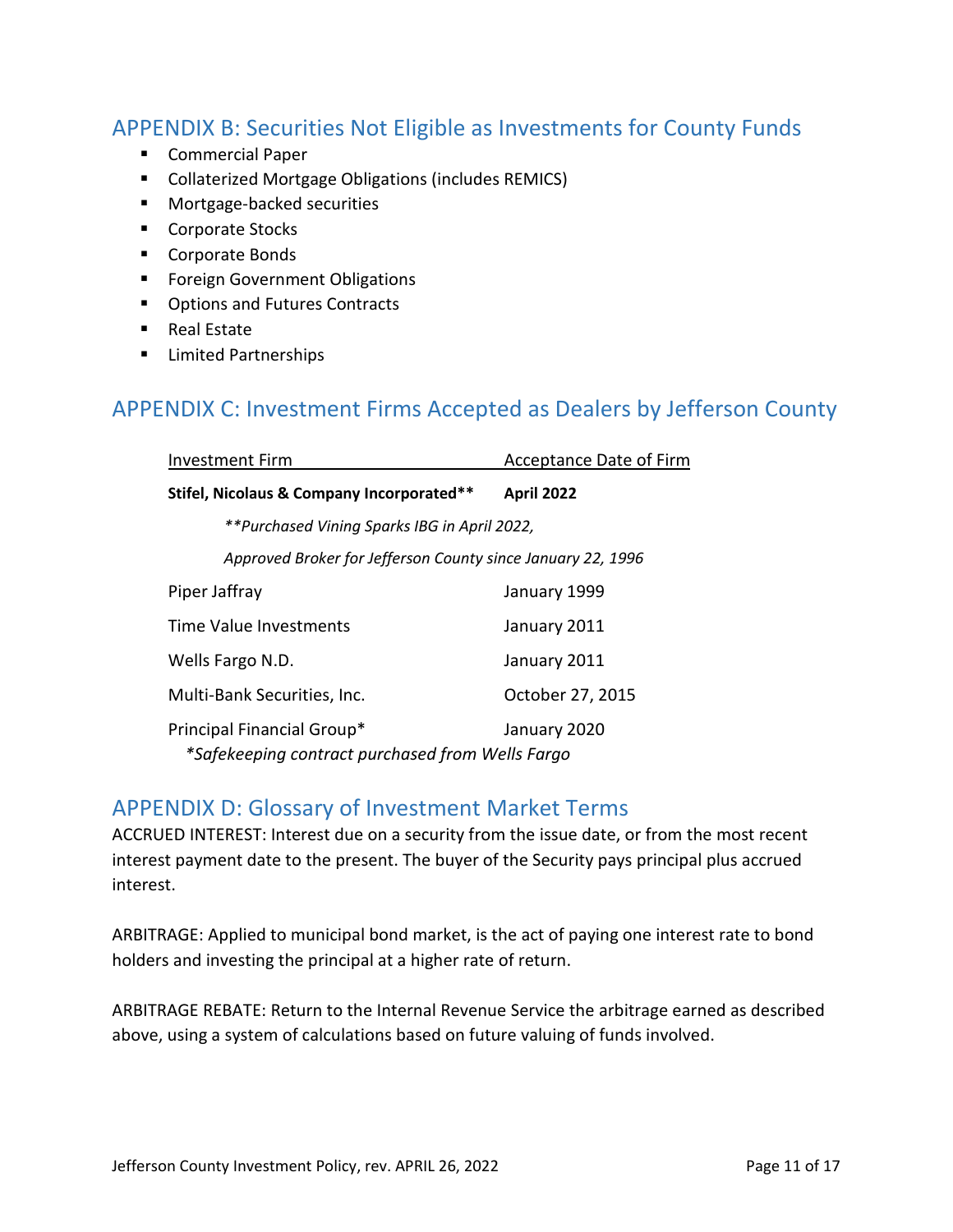BANK WIRE: A computer message system linking major banks and public depositors. Is used to advise the receiving bank of some action that has occurred.

BANKERS ACCEPTANCE: A draft or bill of exchange accepted by a bank or trust company. Once accepted, the bank or trust company guarantees payment of the bill.

BAN: Bond Anticipation Notes are used by states and municipalities to obtain interim financing for projects that will be funded long term through the sale of bond proceeds.

BASIS POINTS: A measure of small differences in yields, 100 basis points equal to 1 percent. If two bonds are quoted in yields of 1.30 and 1.10 percent, there is a spread of 20 basis points between them.

BEARER BONDS: Bonds whose principal and interest are paid to bearer --anyone in possession of the bond or coupon.

BOOK ENTRY SECURITIES: Treasury and Federal Agencies are moving to a book-entry system in which securities are not represented by engraved pieces of paper but are maintained by computerized records at the FED in the names of member banks, which in turn, keep records of the securities they own as well as their customers.

BONDS: Credit instruments that contain a promise to pay a specific amount of money on a specified date; usually more than 10 years after issuance. The relationship between the bondholder and issuer is that of creditor and debtor.

BROKERS: A middleman who brings buyers and sellers together and executes their orders, charging a commission for these services. Unlike a dealer, a broker does not own or take a position in the security.

BUY BACK: Another term for Repurchase Agreement.

CALLABLE SECURITY: A security with an embedded call provision that allows the issuer to repurchase or redeem the security by a specified date. Since the holder of a callable security is exposed to the risk of the security being repurchased, the callable security is generally less expensive than the comparable securities that do not have a call provision.

CERTIFICATES OF DEPOSIT (CDs): Certificates issued against funds deposited in a bank for a definite period of time and earning a specified rate of return. Certificates of Deposit typically bear rates of interest in line with money market rates current at the time of issuance.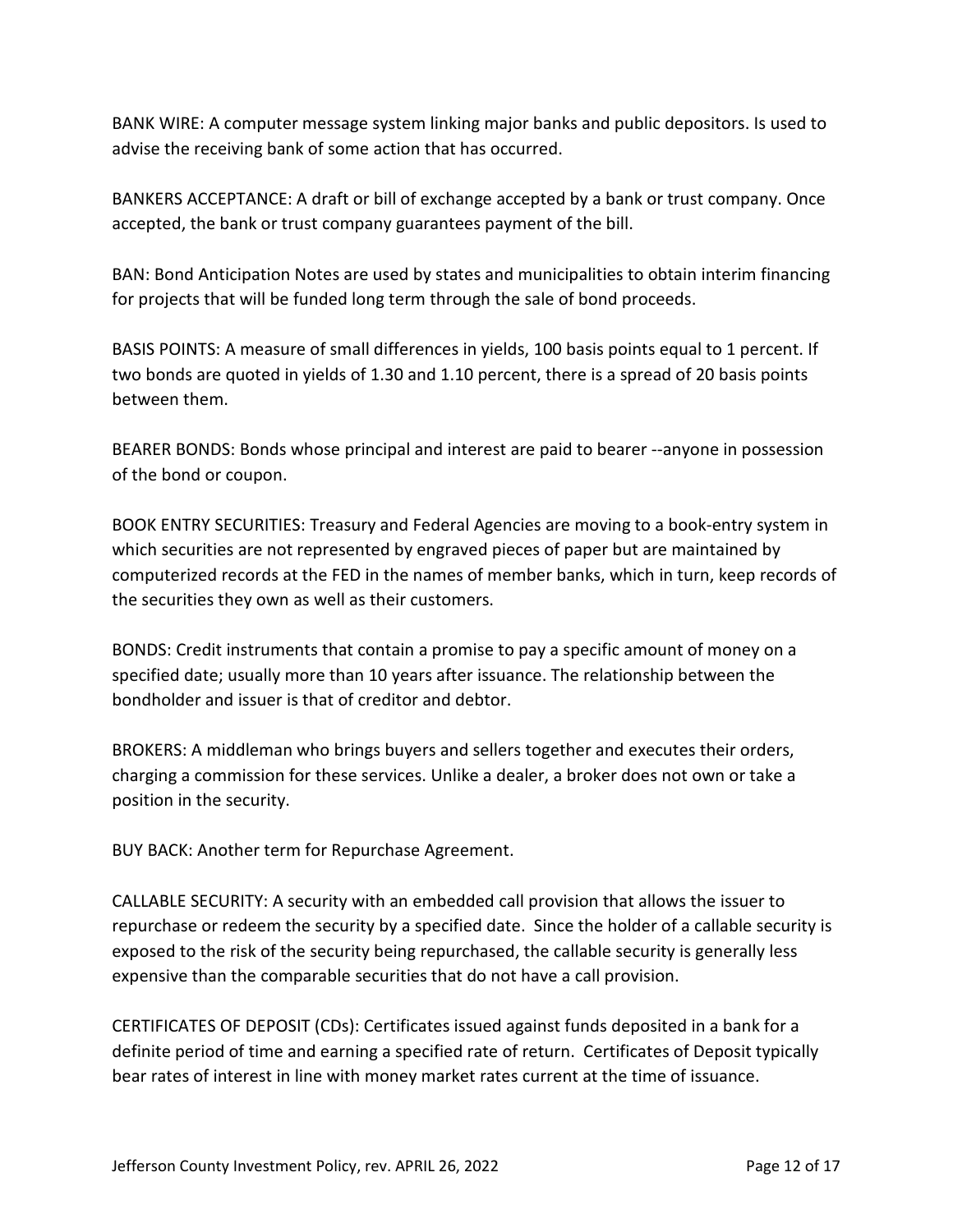COUPON: (1) The annual rate of interest on the bond's face value that a bond's issuer promises to pay the bondholder. (2) A certificate attached to a bond showing interest due on a payment date.

COLLATERAL: An obligation or security attached to another to secure its performance and protect the interest of the lender.

COLLATERAL TRUST BONDS: Bonds protected by a lien on specified securities which are deposited with a trustee as collateral. Obligations not secured by a specific lien on property are called debentures.

COMMERCIAL PAPER: An unsecured, short-term debt instrument issued by a corporation. Maturities on commercial paper rarely range longer than 270 days.

CORPORATE NOTE: An unsecured debt instrument issued by a corporation. Corporate bonds are considered to have higher risk than Treasurer notes and nearly always have higher yields.

CURRENT ISSUE: In Treasury Bills and Notes, the most recently auctioned issue. Trading is more active in current issues than in older issues.

CUSTODIAN: An independent third party (usually bank or trust company) that holds securities in safekeeping as an agent for the investor.

DEBENTURE: A bond secured only by the general credit of the issuer.

DEBT SECURITY: IOU created through loan-type transactions -bank CD's, bills, bonds, commercial paper, etc.

DEFAULT: Failure to pay debt interest or principal when due, or to perform other obligation required by contract.

DELIVERY: The providing of a security in an acceptable form to the agent independent of the seller. Acceptable forms can be physical securities or the transfer of book-entry securities.

DELIVERY VERSUS PAYMENT: Delivery of a security prior to release of monies.

DIVERSIFICATION: Dividing investment funds among a variety of instruments offering independent returns so as to minimize risk.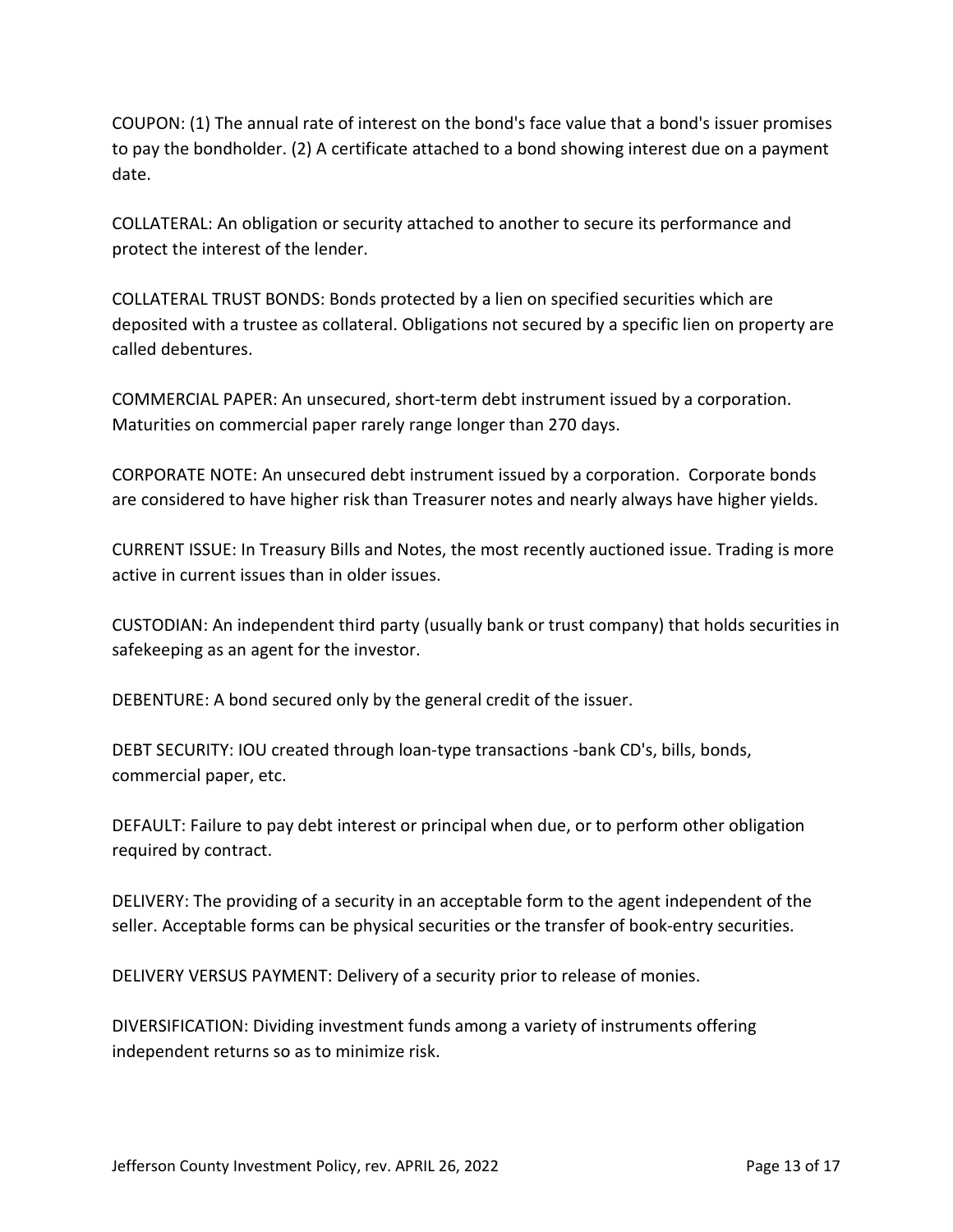DISCOUNT SECURITIES: Non-interest bearing money market instruments issued at a discount and redeemed at maturity at full face value. The discount equals the difference between the price paid for a security and the security's par value.

DURATION: A measure of the sensitivity of the price of a fixed-income investment to a change in interest rates. Duration is expressed as a number of years. Rising interest rates mean falling bond prices, while declining interest rates mean rising bond prices. The greater the duration, the greater the interest-rate risk or reward for bond prices.

FANNIE MAE: Securities sold by the Federal National Mortgage Association.

FREDDIE MAC: Securities sold by the Federal Home Loan Mortgage Company.

FICO: Investment securities backed by the Federal Insurance Corporation.

FEDERAL CREDIT AGENCIES: Agencies of the Fed. Govt. designed to supply credit to various classes of institutions and individuals.

FEDERAL DEPOSIT INSURANCE CORPORATION (FDIC): A Federal Agency that insures bank deposits; The maximum insurable amount is currently \$250,000 per depositor, per bank.

FEDERAL FUNDS: Non-interest bearing deposits held by member banks at the Federal Reserve. Also refers to immediately available funds in the clearing sense.

FEDERAL HOME LOAN BANKS (FHLB): Institutions that regulate and lend to savings and loan associations.

FINANCIAL INDUSTRY REGULATORY AUTHORITY (FINRA) The Financial Industry Regulatory Authority (FINRA) is an independent, nongovernmental organization that writes and enforces the rules governing registered brokers and broker-dealer firms in the United States. In addition to overseeing securities firms and their brokers, FINRA administers the qualifying exams that securities professionals must pass to sell securities or supervise others who do. FINRA provides resources, such as BrokerCheck, that help to protect investors.

FLOAT: The difference between credits to an account and debits to that account. Float is always positive because in the clearing of checks, the credit sometimes precedes the debit. Float adds to the money supply.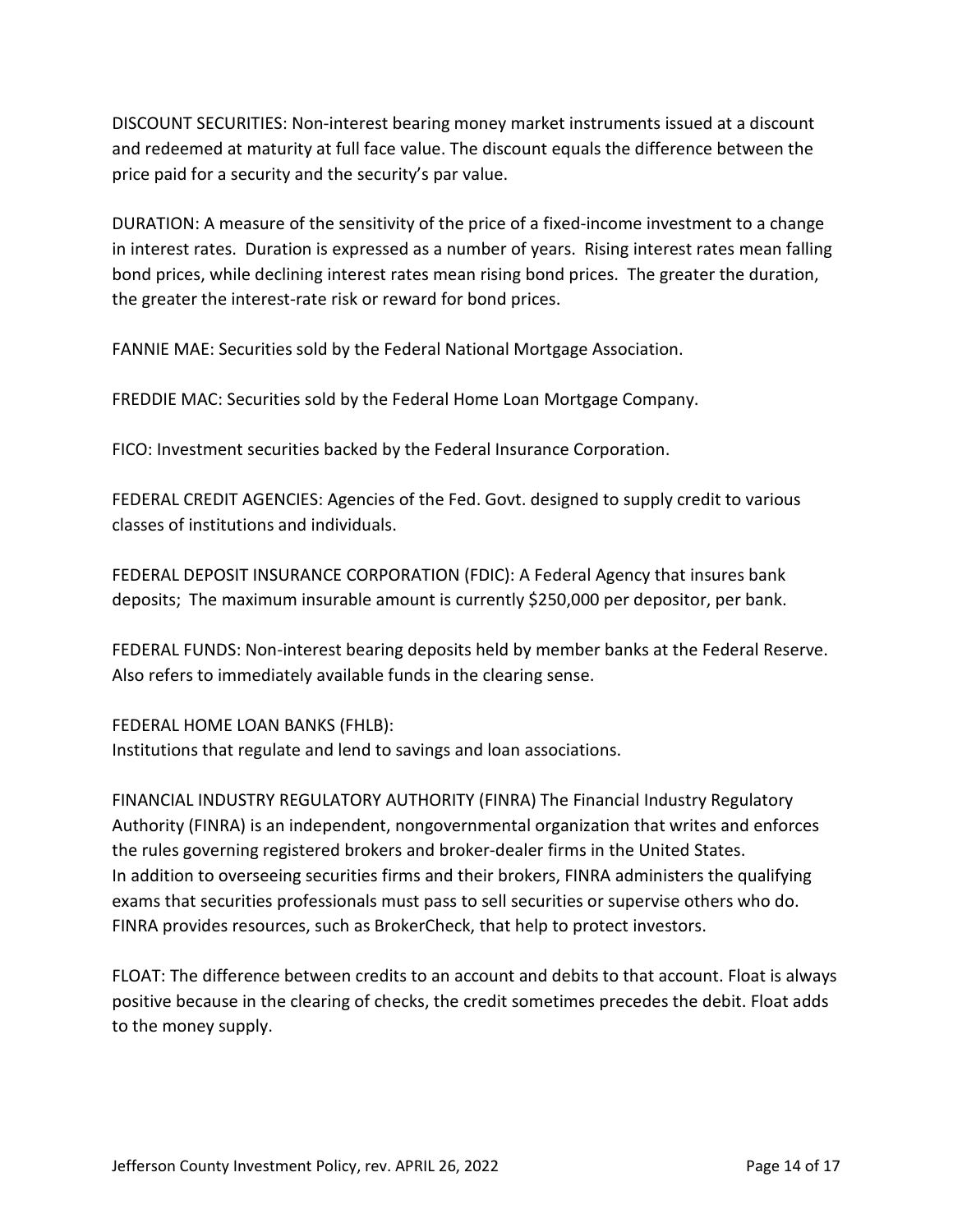G.O. BONDS: General obligation bonds to which the issuer pledges as security its' full faith, credit and taxing power. Most G.O. Bonds are supported by unlimited taxes (the taxing authority can legally levy any tax rate necessary to pay the debt).

GINNIE MAE: Debt security issued by the Government National Mortgage Association.

GOVERNMENTS: Negotiable U.S. Treasury securities.

INDENTURE: Document used in connection with a bond issue. A contract detailing the terms and conditions on which funds are borrowed; the rights and duties of the issuer and bondholder. Parties to the indenture are the borrowing company and the legal trustee for the bondholder. Indentures contain protective covenants designed to reduce the risk of the issuer defaulting.

INVESTMENT RISK: Degree of uncertainty of return on an investment.

JUNK BONDS: High-risk bonds that have low credit rating or are in default.

LIQUIDITY: The ability to convert a security into cash promptly with minimum risk of principal.

LOCAL GOVERNMENT INVESTMENT POOL (LGIP): The aggregate of all funds from political subdivisions that are placed in the custody of the State Treasurer for investment and reinvestment.

MARKET VALUE: The price at which a security is trading and could presumably be purchased or sold.

MONEY MARKET FUNDS: Financial institutions accept savings subject to withdrawal on demand and invest in short-term money market obligations.

NEGOTIABLE CERTIFICATE OF DEPOSIT: A large denomination (generally \$1 million) CD that can be sold but cannot be cashed before maturity.

NOTE: Coupon issues with relatively short maturity. Municipal notes have maturities ranging from a month to a year and pay interest only at maturity. Treasury notes are securities that have an original maturity of up to 10 years.

ORIGINAL MATURITY: Maturity at issue. A 5-year note has an original maturity at issue of 5 years; 1 year later it has a current maturity of 4 years.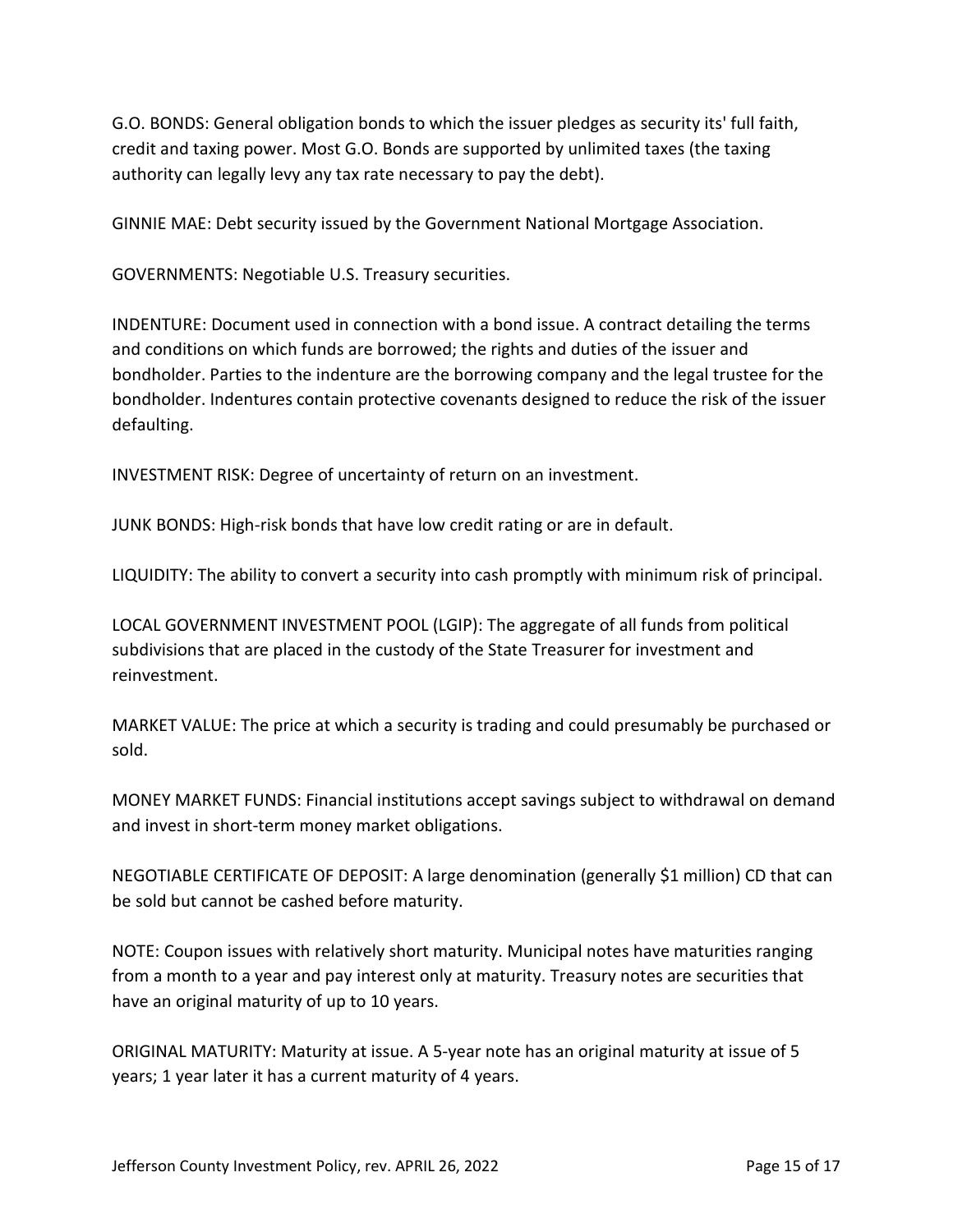PAPER: Money market instruments, commercial paper, etc.

PORTFOLIO: Collection of securities held by an investor.

PREMIUM BOND: Bond selling above par.

PRIMARY DEALER: A security firm who participates in the securities market and helps set price and distribute securities.

PRIME RATE: Rate at which banks lend to their best customers.

PRINCIPAL: Face amount or par value of a security.(2) One who acts as a dealer buying and selling his own account.

PROSPECTUS: A detailed statement prepared by an issuer and filed with the SEC prior to the sale of an issue.

RAN: Revenue Anticipation Note. An issue by states and municipalities to finance current needs in anticipation of the future receipt of non-tax revenues.

RATINGS: An evaluation given by Moodys, Standard & Poors, Fitch and other rating services of a security's credit worthiness.

REFUND: To replace one bond issue with another.

REVENUE BONDS: Bonds payable solely from the income produced by a publicly owned facility, such as a toll bridge or turnpike.

REPURCHASE AGREEMENT: (Repo): Sale of a security with a simultaneous commitment by a bank to repurchase the security from the investor at a specified price.

SAFEKEEPING: A service to customers of a bank for a fee whereby securities and valuables are held in the bank's vault for protection; in the case of book-entry securities, are held and recorded in the customer's name and are inaccessible to anyone else.

SAVINGS & LOAN ASSOCIATION: Federal or state chartered institution that accepts savings deposits and invests the bulk of the funds in mortgages.

SECONDARY MARKET: Market in which previously issued securities are traded.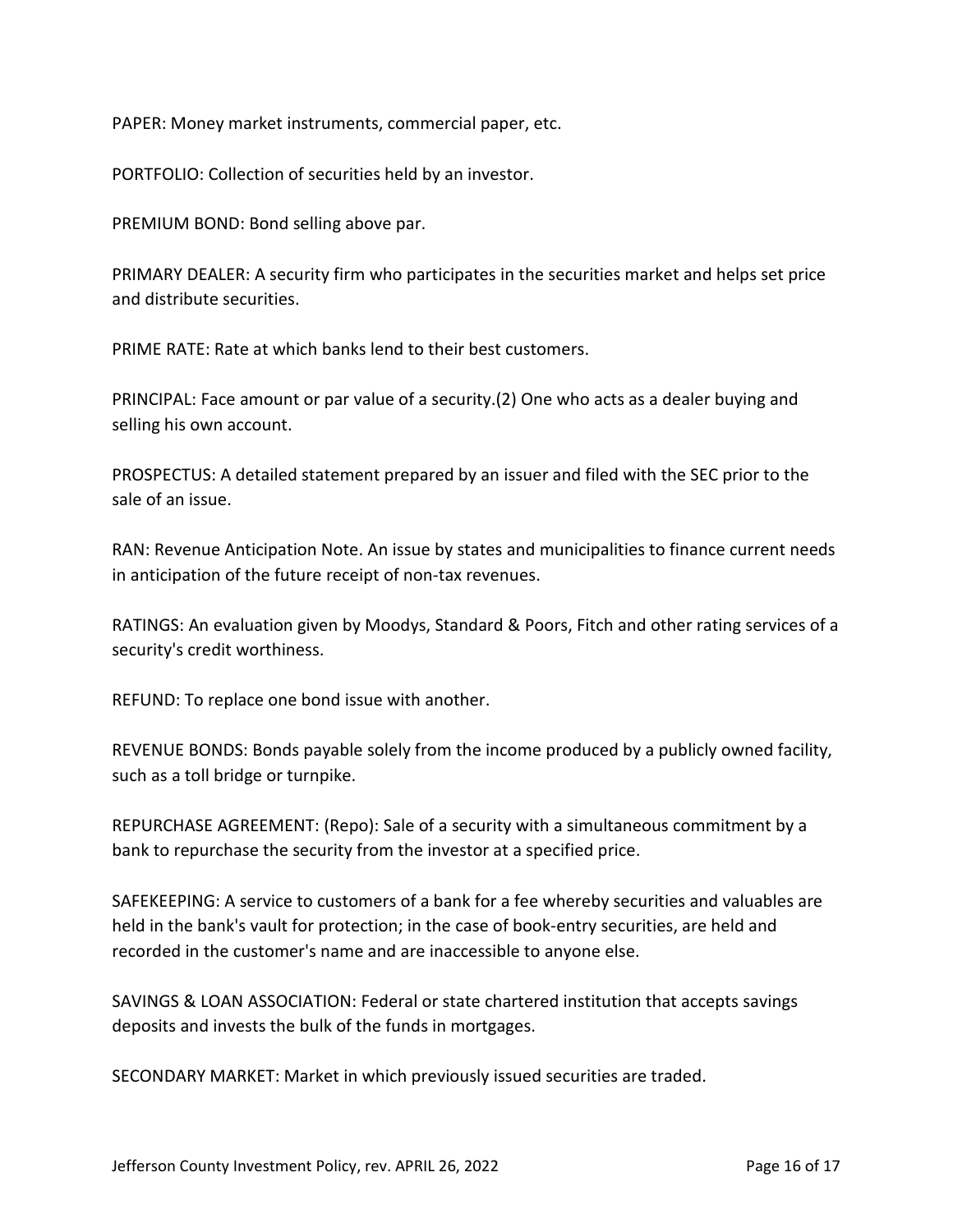SECURITIES: Bonds, notes, mortgages, or other forms of negotiable or non-negotiable instruments.

SECURITIES EXCHANGE COMMISSION: Agency created by Congress to protect investors in securities transactions by administering securities legislation.

SETTLEMENT DATE: Date on which trade is cleared by delivery of securities against funds. Settlement date may be the trade date or a later date.

SHOPPING: Seeking to obtain the best bid or offer by calling a number of dealers/brokers.

SKIP-DAY SETTLEMENT: Trade is settled one business day beyond what is normal.

SLGS/SLUGS: State and Local Government Securities purchased from government for specified rate. Usually bond funds for arbitrary purposes.

SPREAD: Difference between bid and asked price on a security .

STATEWIDE CUSTODY CONTRACT: A contract negotiated between the state treasurer and a financial institution that establishes the terms and fees for custody services which are optional to any local government for the terms of the contract. Such institution may be referred to as "Custodian."

TAN: Tax Anticipation Note issued by state or municipalities to finance current operations on future tax receipts.

TERM BONDS: Bond issue in which all bonds mature at the same time.

TIGHT MARKET: A tight market, as opposed to a thin market, is one in which volume is large, trading is active and highly competitive and spreads between bid and asking price are narrow.

TIME DEPOSIT: Interest-bearing deposit at a savings bank that has a specific maturity date.

TAX-EXEMPTs: A term applied to municipals, it refers to the fact that interest on these securities is fully exempt from income tax.

TREASURY BILL: A non-interest bearing discount security issued by the U.S. Treasury to finance the national debt. Bills are generally issued to mature in 3 and 6 months or 1 year.